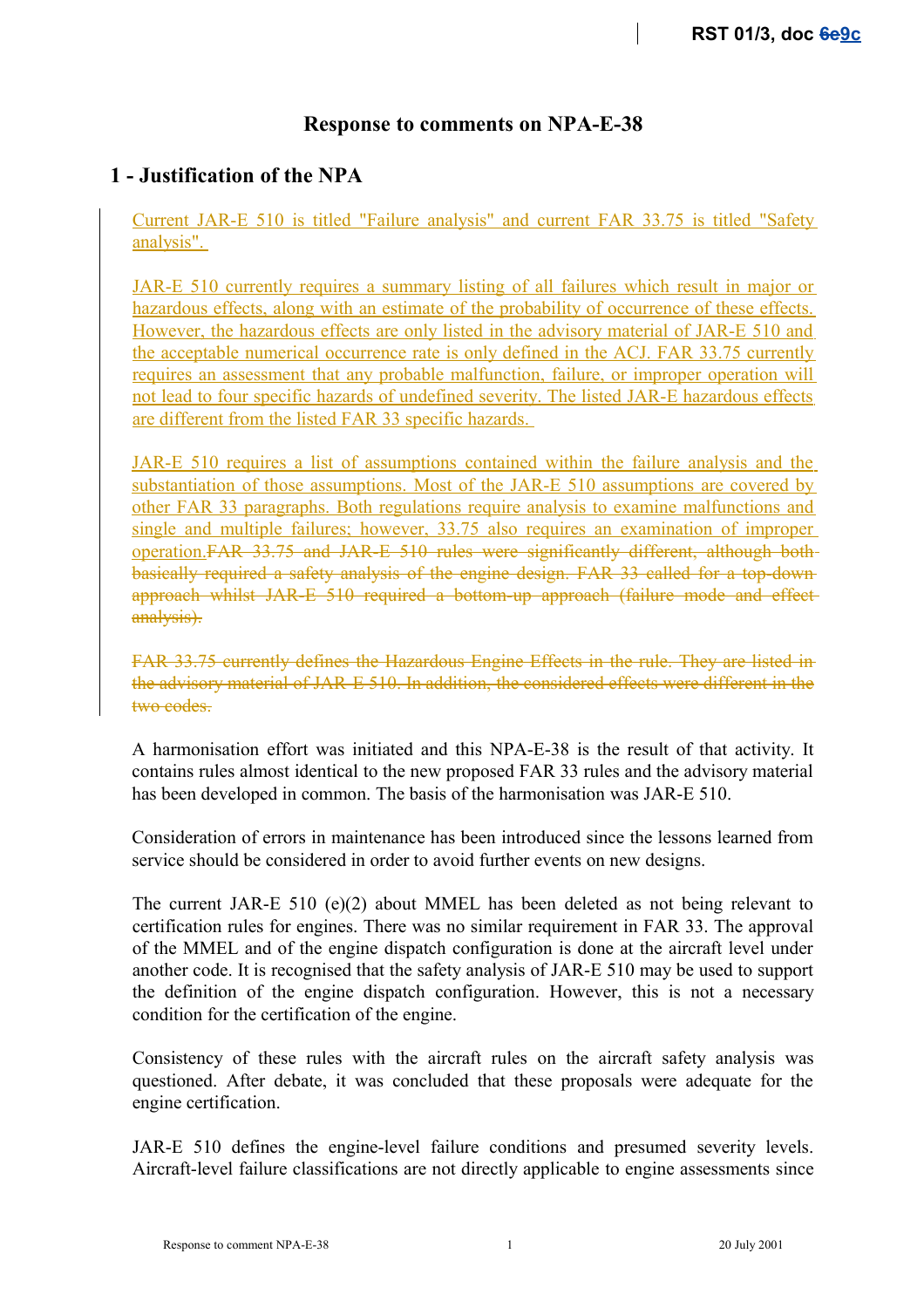the aircraft may have features that could reduce or increase the consequences of an engine failure condition. Additionally, the same type-certificated engine may be used in a variety of installations, each with different aircraft-level failure classifications.

Since aircraft-level requirements for individual failure conditions may be more severe than the engine-level requirements due to installation effects, there should be early coordination between the engine manufacturer and the aircraft manufacturer to ensure that the engine may be installed in the aircraft.

Therefore, JAR-E (and FAR 33 in the new harmonised rules) defines « unwanted » engine effects, requires an estimate of the occurrence rates for these effects and defines acceptable rates (pass / fail criteria) for the engine certification. This was the previous way of applying JAR-E 510 and its associated ACJ.

## **2 - Economic impact analysis**

Both FAR 33.75 and JAR-E 510 required an engine safety analysis. The proposals of this NPA will formalise a common approach for engine certification.

The proposals of this NPA are based on the current JAR-E 510 rules and do not fundamentally change the requirements as they where interpreted by means of ACJ E 510. Clarification of rules is provided with a clear separation of what is relevant to the rule itself and what is relevant to advisory material.

Therefore, there should not be an adverse economic impact.

# **3 - Comments received during the circulation of the NPA**

Comments were received from the following organisations :

- Authorities of Austria, Denmark, France, Germany, Malta, United Kingdom and USA
- Airbus UK, SBAC (UK), Turboméca
- JAA Engine Study Group

## **4 - Response to comments**

Six commenters either accepted, or supported, or provided no comment on the proposal.

One commenter complained against the format. This comment was noted.

#### **General comments**

One commenter suggested that the proposed JAR-E 510 was not complete because it did not require, as a formal outcome of the safety analysis, an identification of the critical parts. This commenter proposed to add to paragraph (a)(2) the following : « Any Critical Part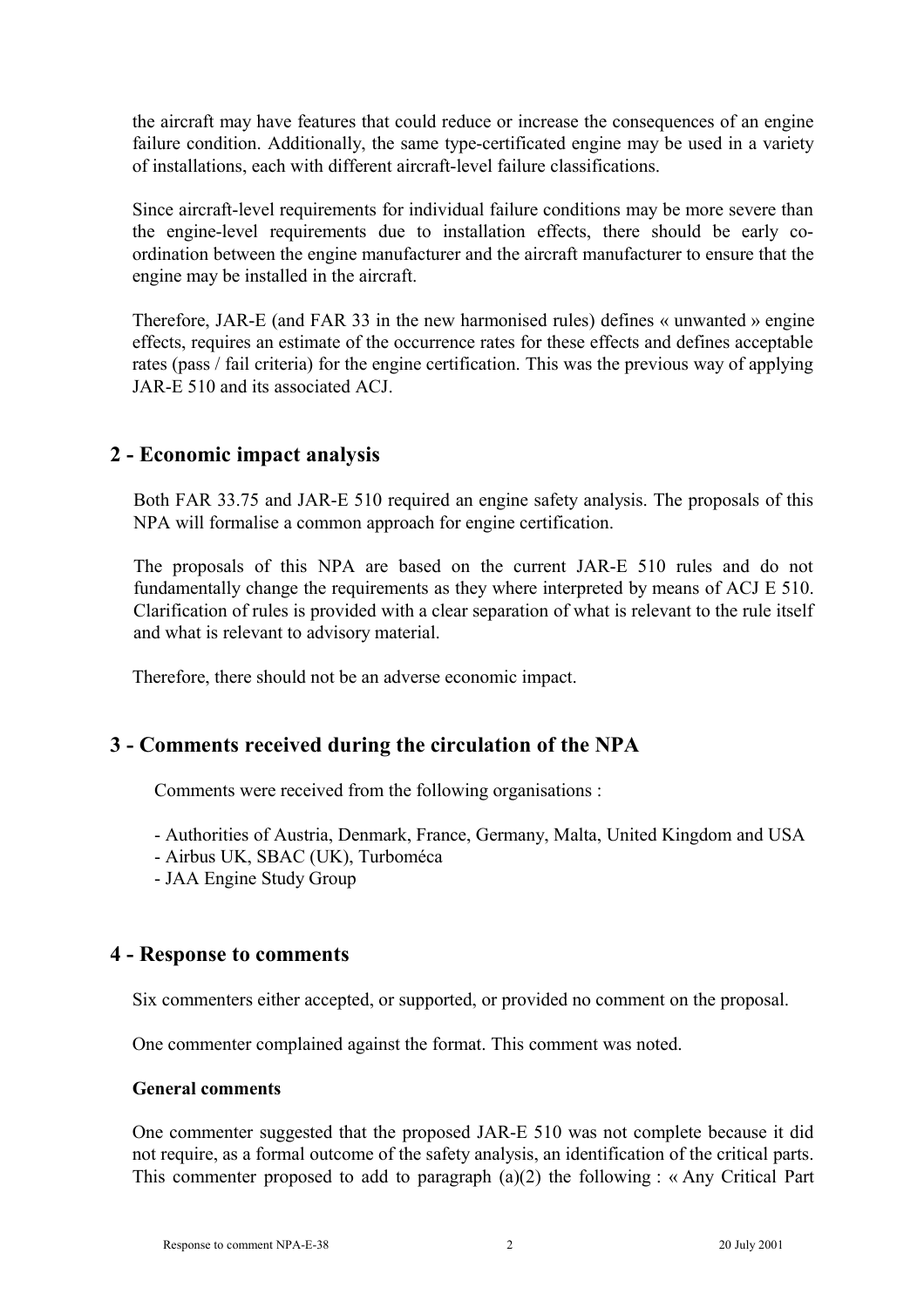shall be clearly identified in this summary ». This comment was noted and agreed in principle. Although, proposed JAR-E 510 (c) implicitly covers this point, without direct reference to critical parts and to JAR-E 515 : further clarification could be provided by the harmonisation activity currently undertaken on subject of critical parts (NPA-E-44).

One commenter suggested that there was a need to check throughout JAR-E the use of the words « hazard » or « hazardous » with regard to the new definition proposed by NPA-E-38 of the « Hazardous Engine Effect », for consistency of vocabulary. This was agreed and registered as a future ESG action.

One commenter suggested to re-write the final paragraph of the justification in present tense. This was agreed.

One commenter requested a better justification for the deletion of reference to MMEL in JAR-E 510 and questioned the means used to approve the engine dispatch configuration. This was agreed and the justification was improved. It is to be noted that the engine certification does not necessarily result in an engine « dispatchability report ». The safety analysis of JAR-E 510 may be used to support the definition of the engine dispatch configuration.

#### **Comments on JAR-E 510**

One commenter requested a clearer definition of Minor, Major, Hazardous engine effects and considered that if they are not equivalent to those used in JAR 25.1309 this should be clearly stated at the beginning. The comment was not accepted. The definitions are in proposed JAR-E 510 (g) and it is considered that they are clear and appropriate for engine certification.

## JAR-E 510(a)(1)

One commenter proposed to modify the paragraph to read as follows :

« *An analysis of the Engine, including the control system, shall be carried out in order to assess the likely consequence of all failures that can reasonably be expected to occur and provide a significant contribution in relation to the probability targets. This analysis must take account of.....* ». This commenter argued that 'Reasonably' is not a good guide for which failures need to be considered. This commenter added that it is the probability in relation to the level of Effect which is important, e.g. if it is  $10^{-12}$  per Engine flight hour then it is not significant and does not warrant further consideration but if it is  $10^{-8}$  for a Hazardous Engine Effect it is significant and needs to be considered. The comment was not accepted : the proposed wording is unchanged from current JAR-E 510.

One commenter proposed to modify the paragraph (i) to read as follows :

« *Aircraft-level devices and procedures assumed to be associated with a typical installation. Such assumptions must be stated in the analysis. It is recommended that the AMJ to JAR 25 1309 be read to put the engine analysis into context and to gain an understanding of the aircraft level analysis requirements.* » This comment was not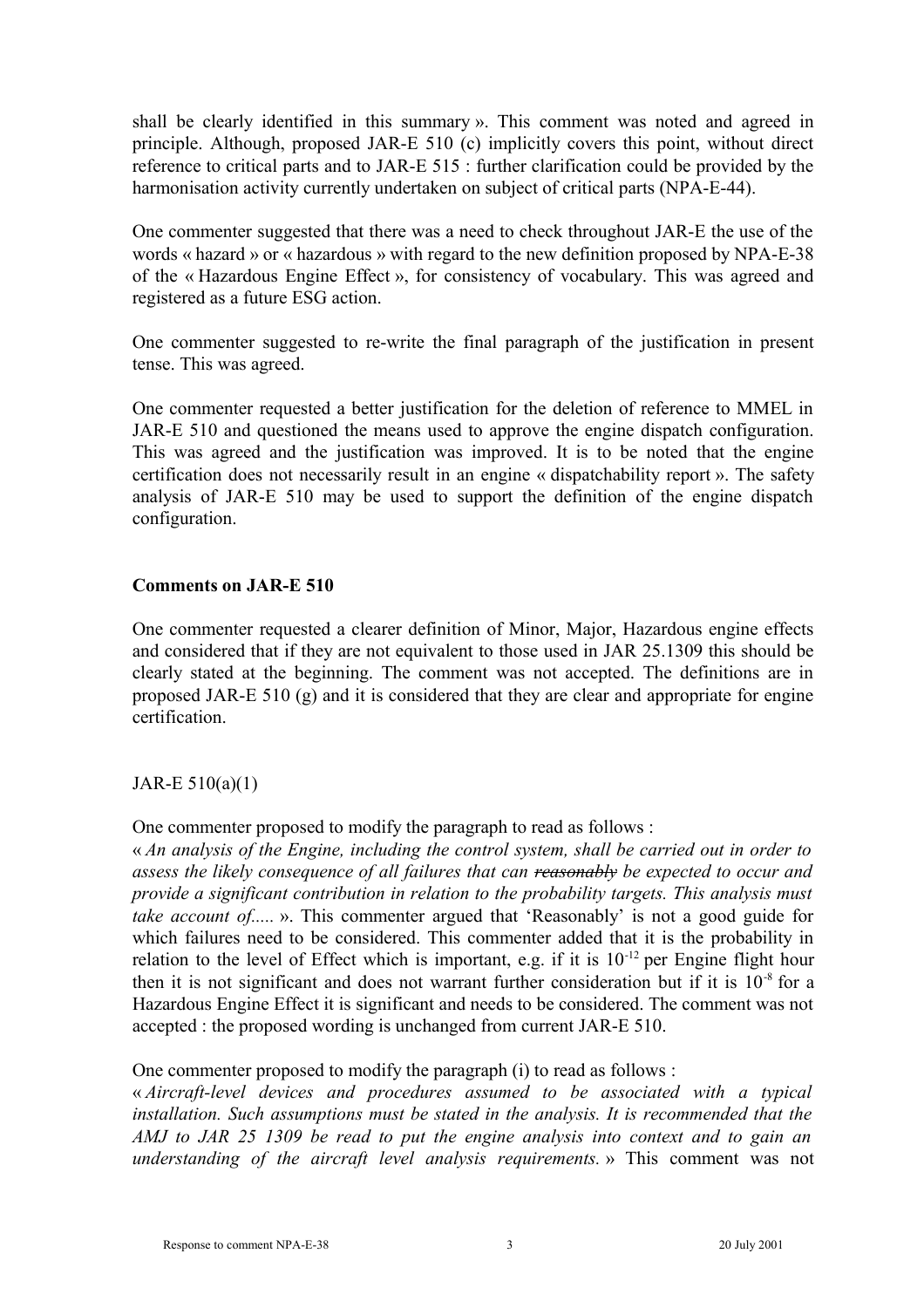accepted. Such recommendation is not relevant to a rule. Furthermore, AMJ 25.1309 is referenced in paragraph (6) of ACJ E 510.

## JAR-E 510 (a)(2)

One commenter suggested that failure data for all categories of failure should be provided because the effects on the aircraft of a Minor Engine Effect may be much more severe. This comment was not accepted. JAR-E 510 (a)(2) is related to information provided by the engine manufacturer to the engine authority. The request of the commenter was related to information provided by the engine manufacturer to the aircraft manufacturer outside engine certification.

One commenter proposed to modify the paragraph to read as follows :

« *This summary is produced to enable the airframe manufacturer to assess the hazard and probabilities from engine failures which could have hazardous or catastrophic effects at the aircraft level.* » This comment was not accepted. This summary is produced to enable the engine authority to certify the engine.

#### JAR-E 510 (a)(3) and (a)(4)

One commenter considered that if a Hazardous Engine Effect is predicted to occur at a rate of 10-7 per Engine flight hour, it would not be acceptable to JAR 25.1309 on a multienginedengine aircraft. This commenter stated that the aircraft has to achieve 10-7 per aircraft hour and noted that a four-enginedengine aircraft would achieve 4 x 10-7 which is not meeting JAR 25.1309 requirements. He requested to amend the wording to reflect the overall aircraft requirements of JAR 25.1309. This comment was not accepted. The commenter was addressing aircraft certification issues which are not pertinent to engine certification to JAR-E. This issue is addressed in the proposed paragraph (3)(a) of ACJ E 510.

#### One commenter proposed to modify the paragraph  $(a)(3)$  to read as follows :

« *It shall be shown that Hazardous Engine Effects are predicted to occur at a rate not in excess of that defined as Extremely Remote (upper probability limit of range from 10-7 to 10-9 per Engine flight hour). The estimated probability for individual failures may be insufficiently precise to enable the total rate for Hazardous Engine Effects to be assessed. For Engine certification, it is acceptable to consider that the intent of this paragraph is achieved if the probability of a Hazardous Engine Effect arising from an individual failure can be predicted to be not greater than 10-8 per Engine flight hour. This can only be accepted after good engineering and best practices have been applied. It will also be accepted that, in dealing with probabilities of this low order of magnitude, absolute proof is not possible and reliance must be placed on engineering judgement and previous experience. combined with sound design and test philosophies.* ». This commenter argued that it is not a range that should be stated, but the level which should not be exceeded. And added that it must not be seen for the numerical analysis to dominate during design and that it is needed to guide the designer and demonstrate an acceptable design but good design and test practices must always be applied first. The first part of the comment was understood but not retained as the proposed definition is consistent with JAR-1. The intent of the second part of the comment was acknowledged and the sentence was moved to the ACJ.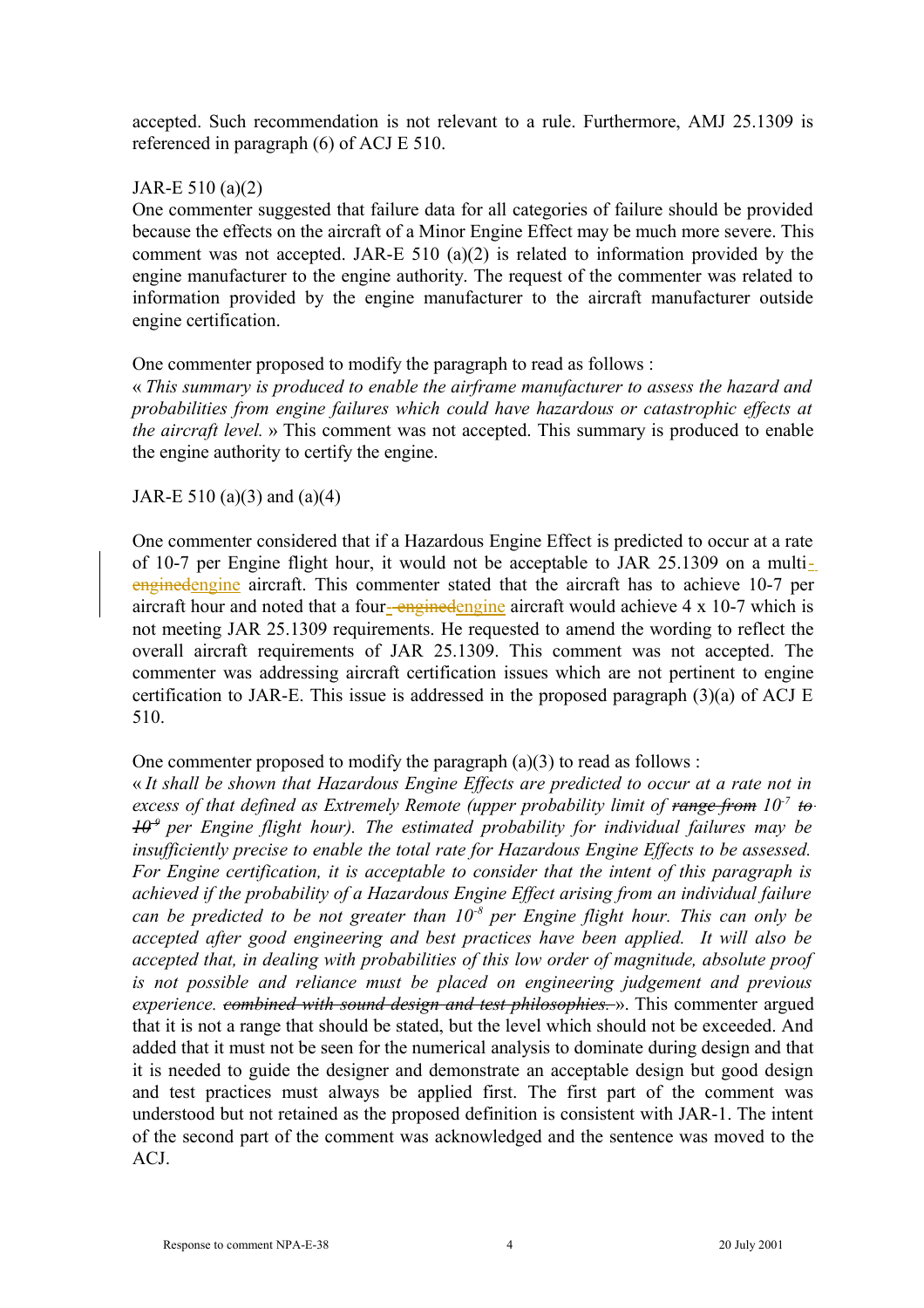One commenter proposed to modify the paragraph (a)(4) to read as follows :

« *It shall be shown that Major Engine Effects are predicted to occur at a rate not in excess of that defined as Remote (probability less than range from 10-5 to 10-7 per engine flight hour)* ». See response above.

#### JAR-E 510 (e)(1)

One commenter requested to add the sentence : « Those related to Hazardous effects must be contained in the Airworthiness Limitation Section of the Instructions for Continued Airworthiness ». The intent of the comment was accepted. A reference to the instructions for continued airworthiness of JAR-E 25 was added.

## JAR-E 510(f)(2)

One commenter stated that the words "manual and automatic controls" in the harmonised rule have been replaced with "aircraft-supplied data or power" and disagreed with this change. This commenter thought that it introduced confusion into what was previously a precisely-defined term and stated that the use of "manual and automatic controls" clearly indicated that the desired aspect under consideration was failure or malfunction of the control system, whether automatic or manually implemented. This commenter did not accept that "aircraft-supplied data or power" necessarily referred to controls because controls imply a function, when data and power imply an input or output. This comment was not accepted. The ESG disagreed with the statement that "manual and automatic controls" is a precisely defined term. The word "control" is used with various different meanings in various JAR codes, including the aircraft throttles. In trying to define the word "controls", the wording "engine control system" was considered. This was not accepted because the engine control system is part of the engine type design and is anyhow subject to this safety analysis (see JAR-E 510 (a)(1)). It was felt more appropriate to highlight some less obvious interface with the aircraft such as aircraft supplied data or power.

## JAR-E 510 (g)

One commenter suggested to make clear that complete loss of thrust from an engine is minor on a multi-enginedengine aircraft. The comment was noted. The wording of JAR-E 510 (g) is considered as being clear enough.

One commenter considered that partial or complete loss of power from the engine could not be considered as a Minor event in a single-enginedengine rotorcraft. He considered that JAR-E 510 (g)(1) was not consistent with JAR-E 510 (a)(1)(i) (need to take account of aircraft level procedures) and with paragraph (2) of ACJ E 510 (where it is stated that the ultimate objective is to ensure that the risk to the aircraft from all engine failure conditions is within an acceptable range). He added that a range of  $10^{-3}$  to  $10^{-5}$  per hour for engine failure would not be consistent with the hazardous consequences of an engine failure in a single-engined rotorcraft and would prevent certification of the aircraft. This argument was already known and understood. It should be noted that the world-wide fleets of engines, from all manufacturers, have an engine in-flight shut-down rate in that  $10^{-3}$  to  $10^{-5}$  per hour range, with some engines marginally entering the « remote » range  $(5, 10^{-6}$  per hour inflight shut-down rate for all causes). Therefore, the request from the commenter would not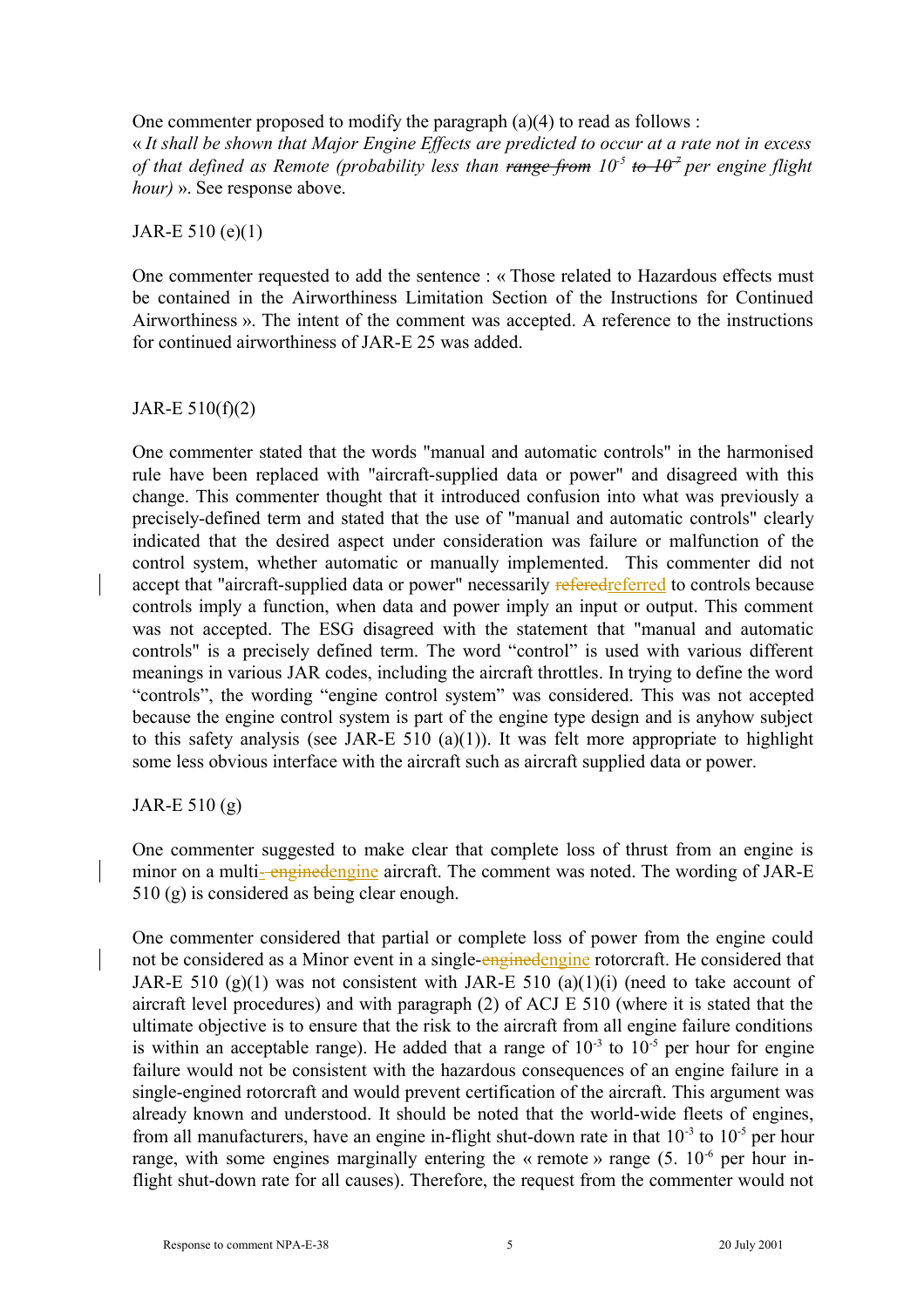be consistent with what was accepted for all aircraft currently in service. Paragraph (3)(a) of ACJ E 510 addresses the classification of effects of engine failures at the aircraft level.

One commenter proposed to delete the words « For compliance with JAR-E » and in  $(g)(2)$ the word « inadvertent » as being superfluous. This was not accepted. The words « For compliance with JAR-E » are important to make clear that these definitions may not be appropriate for aircraft certification and therefore are limited to engine certification. The word "inadvertent" was retained in order to distinguish from those instances where engine separation would be intended under some circumstances.

One commenter asked if a significant loss of thrust or a total loss of thrust was a hazardous engine effect. This commenter noted that some of the examples in  $(g)(2)$  would result in total loss of thrust and requested clarification. The comment was noted. The total loss of thrust on its own is, for engine certification, a minor engine effect (see JAR-E 510  $(g)(1)$ ). The examples in (g)(2) are effects considered as hazardous by themselves, regardless of the degree of loss of thrust.

## **Comments on ACJ E 510**

One commenter noted that the proposed ACJ used twice the wording « critical component » and considered that this was not consistent with European policy which refers to « critical parts ». This was agreed and text was accordingly changed.

One commenter suggested that the ACJ should state that the failure rates should not be computed considering the extreme operating conditions but considering operating conditions representative of the average fleet. This comment was accepted and paragraph (2) of ACJ was modified accordingly.

Paragraph (1)

One commenter proposed to modify the last sub-paragraph to read as follows :

« *Examples of methodologies are Fault Tree Analysis (FTA), Failure Mode and Effects Analysis (FMEA), Common Cause Analysis and Markov Analysis* ». This commenter considered that Common Cause Analysis has been shown to be a valuable method to identify failure conditions which no other analysis can, for example where a hot air leak can disrupt a system and also the warning indication means. The comment was noted. The ACJ quotes only examples of the most widely used methodologies.

Paragraph (2)

One commenter proposed to modify the paragraph to read as follows :

« *The ultimate objective of a safety analysis is to ensure and demonstrate that the risk to the aircraft from all engine failure conditions is within below an acceptable level range. The basis is the concept that an acceptable overall engine design risk is achievable by managing designing the individual major and hazardous engine risks to acceptable levels. This concept emphasises reducing the likelihood or probability of an event proportionally with the severity of its effects. The safety analysis should support the engine design goals such that there would not be Major or Hazardous Engine Effects that exceed the required*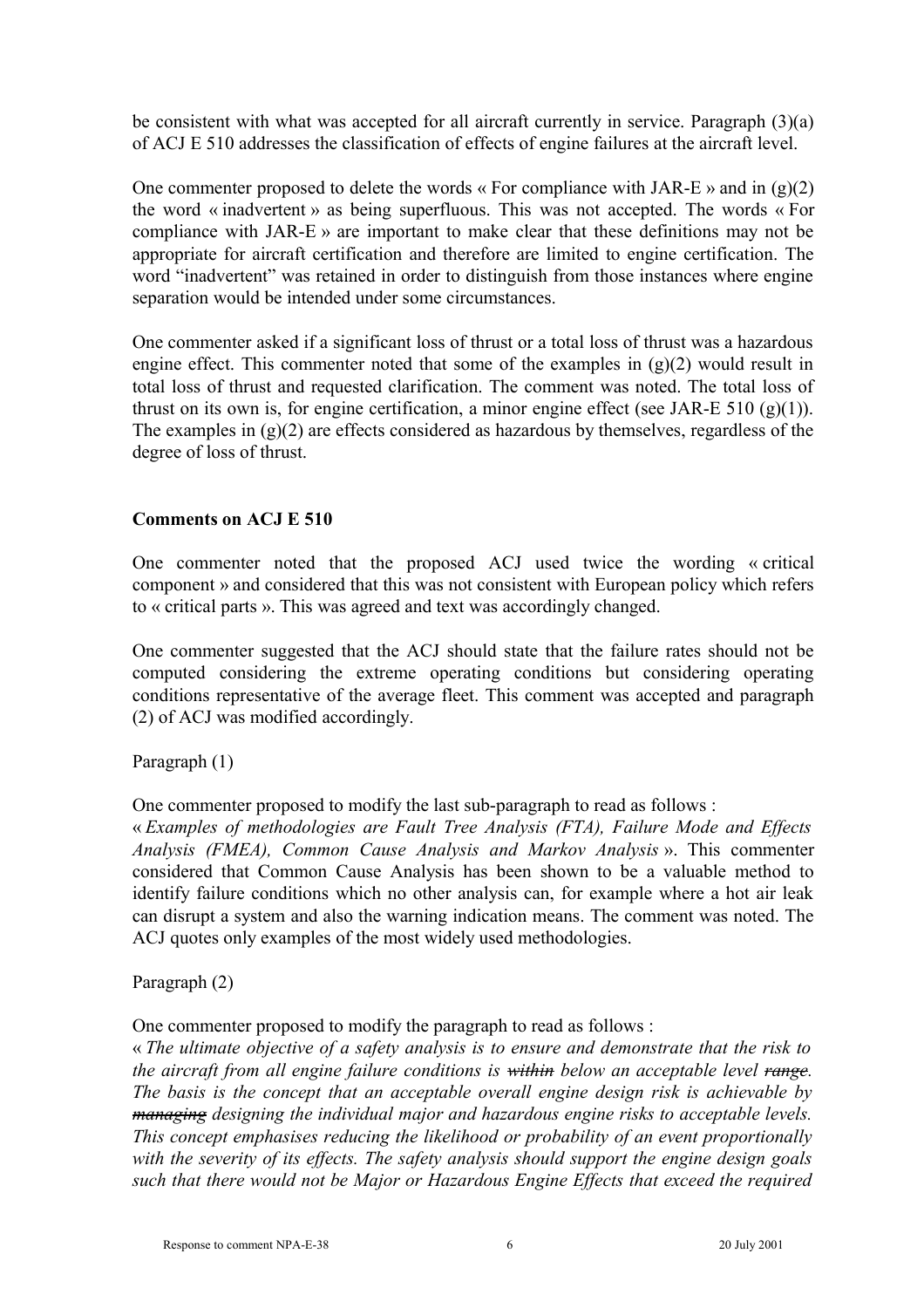*probability of occurrence as a result of engine failure modes* ». The addition of the word "demonstrated" was not accepted because it was considered not necessary and the intent was adequately covered by the term "to ensure". The intent of wording "below an acceptable level" was accepted but alternative wording was introduced. The word "designing" was not accepted because we do not design a risk.

## Paragraph (3)(a)

 The 3rd sub-paragraph states : "*Since aircraft-level requirements for individual failure conditions may be more severe than the engine-level requirements, due to installation effects, there should be early co-ordination between the engine manufacturer and the aircraft manufacturer to ensure engine and aircraft compatibility."* One commenter suggested that the underlined clause should be removed from the paragraph and was of the opinion that the removal of the clause does not materially affect the meaning of the paragraph. This was agreed.

One commenter proposed to modify the last sub-paragraph to read as follows :

« *Since aircraft-level requirements for individual failure conditions may be more severe than the engine-level requirements, due to specific aircraft installation effects, there should be early co-ordination between the engine manufacturer and the aircraft manufacturer to ensure engine and aircraft compatibility* ». This was not accepted on the basis of the comment above.

## Paragraph (3)(c)

The 4<sup>th</sup> paragraph states : "*In such cases, for engine certification, the applicant will assume a failure rate for these aircraft components. A failure rate of zero would be an acceptable assumption.…".* One commenter did not accept this addition (as underlined) to the safety analysis guidance. This commenter argued that the section of the rule to which the guidance applies addresses the assumption of aircraft-level devices, etc., that may mitigate or reduce the probability of hazardous engine events occurring - for example, the assumed presence of a fire-suppression system (see paragraph 1 of this ACJ). He considered that if a failure rate of zero is assumed for these components, the applicant is then exempted by the guidance for any required failure rate of the engine-level components, since multiplying any number by zero will yield an overall hazardous engine event rate of zero! This commenter considered that is clearly not the intent of the rule and that the allowance for aircraft-level protection is not meant to represent complete exoneration for engine-level requirements.

The same commenter added that JAR-E 510 (d) states : "*If reliance is placed on a safety system to prevent a failure progressing to cause Hazardous Engine Effects, the possibility of a safety system failure in combination with a basic Engine failure shall be included in the analysis*." And so considered that allowing a failure rate of zero clearly violates the rule.

The comment was agreed and the sentence was removed.

## Paragraph  $(3)(c)$

One commenter did not agree with the addition of the  $3<sup>rd</sup>$ ,  $4<sup>th</sup>$  and  $5<sup>th</sup>$  paragraphs to the harmonised ACJ, considering that these paragraphs circumvent the wording and intent of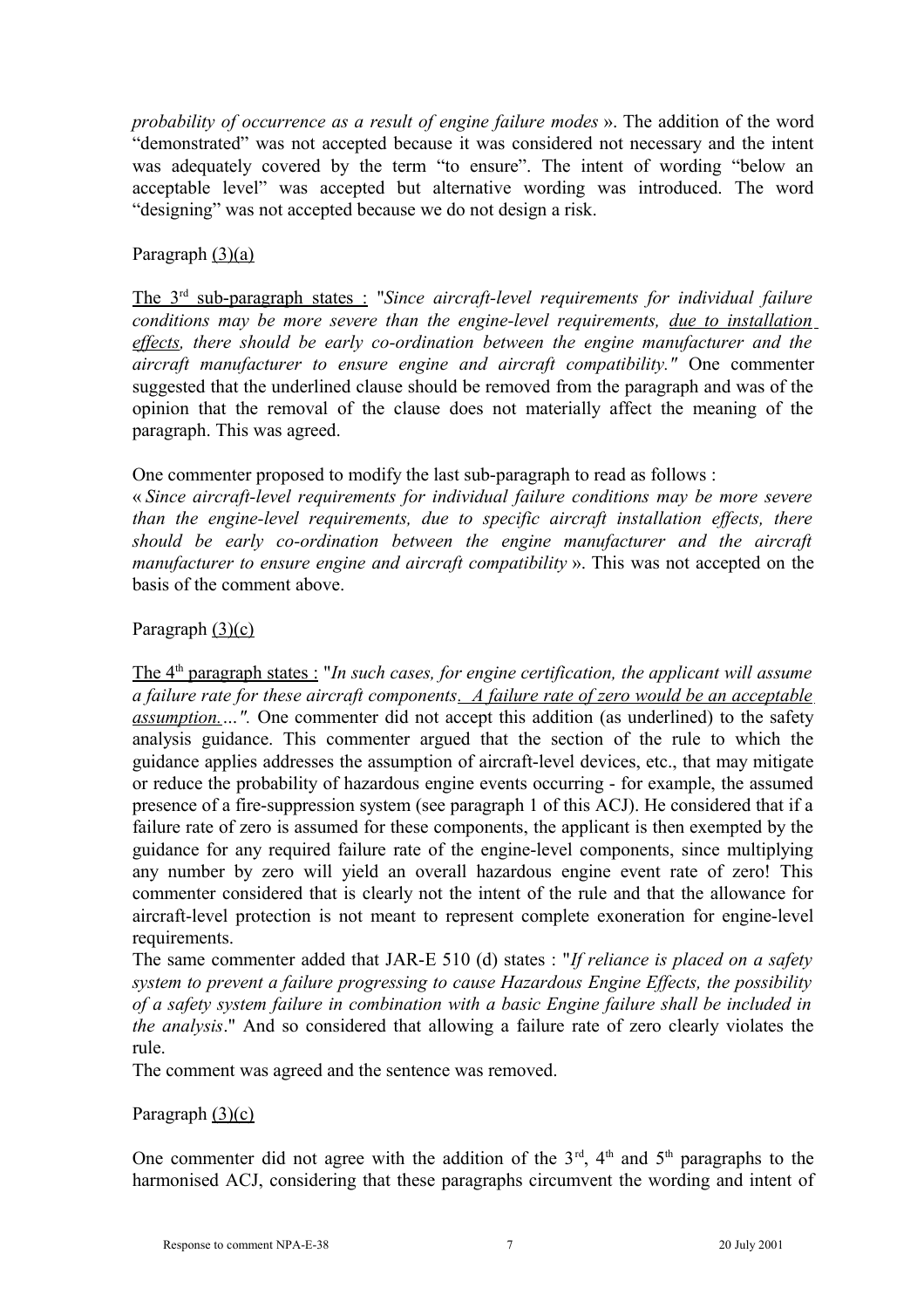the rule, for the same reasons described in the comment above. This comment was not understood. JAR-E 510 (f) requires consideration of some aircraft components which are not under the responsibility of the engine manufacturer. Therefore, some guidance material was necessary. These paragraphs are considered as being consistent with the rule.

#### Paragraph (3)(d)

One commenter suggested to change « i.e. » in  $\S$  (3) (d) of ACJ E 510 into « e.g. » because in this text the use of « i.e. » in relation to critical parts would be wrong. This was agreed because the list which is provided gives only examples (and should be introduced by  $\langle e.g. \rangle$  and is not the list of the only possible cases (this would be the meaning of  $\langle e, i \rangle$ ). This was agreed.

## Paragraph  $(3)(d)(i)$

One commenter proposed to modify the paragraph to read as follows :

« *The acceptable occurrence rate of Hazardous Engine Effects applies to each individual effect. The probability target of less than 10<sup>-7</sup> per engine flight hour to*  $10^{-9}$  *range of probabilities for each Hazardous Engine Effect applies to the summation of the probabilities of this Hazardous Engine Effect arising from individual failure modes or combinations of failure modes other than the failure of critical components (i.e., discs, hubs, spacers). For example, the total rate of occurrence of uncontrolled fires, obtained by adding up the individual failure modes and combination of failure modes leading to an uncontrolled fire, should not exceed 10-7 per engine flight hour The possible dormant period of failures should be included in the calculations of failure rates*.

*Note, if each individual failure is less than 10-8 per flight hour then summation is not required*.». This commenter argued that the target probability is the upper limit of the probability range and that  $10^{-10}$  per engine flight hour would be acceptable. This comment was accepted with alternative wording.

One commenter understood that in (i) the second paragraph inferred that there should be no more than approximately ten sources of engine fire and requested clarification. Clarification can be found in JAR-E 510 (a)(3).

## $P<sub>aragraph</sub>(3)(d)(iii)$

One commenter proposed to modify the first sub-paragraph to read as follows :

« *Uncontained debris cover a large spectrum of energy levels due to the various sizes and velocities of parts released in an engine failure. The engine has a containment structure which is designed to withstand the consequences of the release of a single blade (see JAR-E 810 (a)), and which is often adequate to contain additional released blades and static parts. The engine containment structure is not expected to contain major rotating parts should they fracture. Discs, hubs, impellers, large rotating seals, and other similar large rotating components should therefore always be considered to represent potential highenergy debris. Generally, multiple blades released, if uncontained, have dissipated most of their energy defeating the containment structure, and may typically be considered as lowenergy debris (see also JAR-E 520 (c)(1)). There have been instances where the released blades have not penetrated the containment structure but have moved axially and penetrated the adjacent thinner casing and this should be considered during the analysis* ».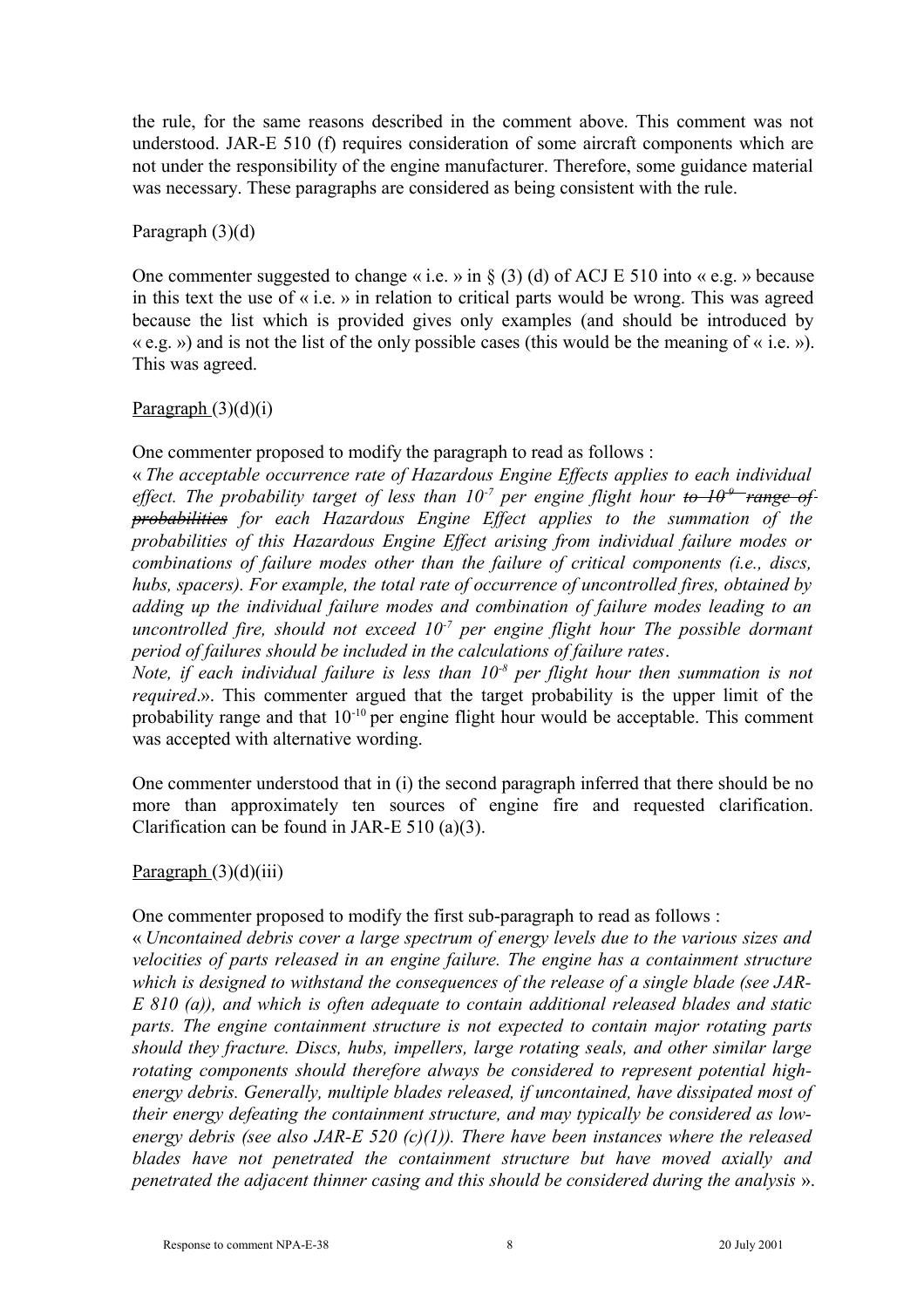This was not accepted as being too specific and probably not adequate. The noncontainment case described by the commenter is not sufficiently precise and, if implying high energy debris, could not be considered in the safety analysis because such engine would not comply with certification requirements. During discussion of this comment, it was realised that the sentence "Generally, ..." would not be consistent with JAR-E 520 (c) (1) and was then removed as well as the following paragraph on fan blades : JAR-E 810 requires containment of one fan blade and JAR-E 520 (c) imposes low energy debris only if containment is defeated.

One commenter noted that the last line states that « Casings may therefore need to be considered as a potential for high energy debris » and considered this as a new requirement, not addressed in AC 20 128a. This commenter questioned the size of debris and trajectories to be assumed and requested clarification. The comment was noted. The intent of this NPA is not to check the adequacy of AC 20-128a. Because this is only a potential case, it is not possible to define size of debris and trajectories. This would need to be reviewed between aircraft and engine manufacturers during the aircraft certification.

## Paragraph  $(3)(d)(iv)$

Paragraph (3)(d)(iv) One commenter suggested to remove the words « caused by abnormal engine operation » as being superfluous. This was not accepted. Although it is obvious that engines are not designed to deliver toxic products and that JAR-E 510 is analysing failure conditions, it was considered that these words put useful emphasis on the intent.

One commenter proposed to modify the penultimate sub-paragraph to read as follows : « *No assumptions of cabin air dilution or mixing should be made in this engine-level analysis; these can only be properly evaluated during aircraft certification. The intent of JAR-E 510 (g)(2)(ii) is to address the relative concentration of toxic products in the engine bleed air delivery. The Hazardous Engine Effect of toxic products relates to significant concentrations of toxic products, with "significant" defined as concentrations sufficient to incapacitate or cause permanent injury or subsequent death to persons exposed to those concentrations*. ». This commenter considered that it cannot be ignored that some effects may be seen later or there may be deterioration after the flight. This was not accepted. The intent was only to identify the immediate hazard during the flight as noted in first sentence of this paragraph. It is noted that there is a proposed harmonisation activity on cabin air quality which might address the concern expressed by the commenter.

#### Paragraph  $(3)(d)(v)$

 2 nd bullet: One commenter proposed to change "*reverse propeller pitch in flight*" into "*the unintended movement of the propeller blades below the established minimum in-flight lowpitch position*" and considered that this new wording is consistent with the harmonised propeller safety analysis rule, and also represents the actual situation of reverse thrust from the propeller. This was agreed.

One commenter noted that uncommanded thrust reverse has resulted in Catastrophic failures and asked why it is being classified as only Hazardous. It was agreed that such events occurred but it is to be noted that JAR 25.933 requires the aircraft to be « capable of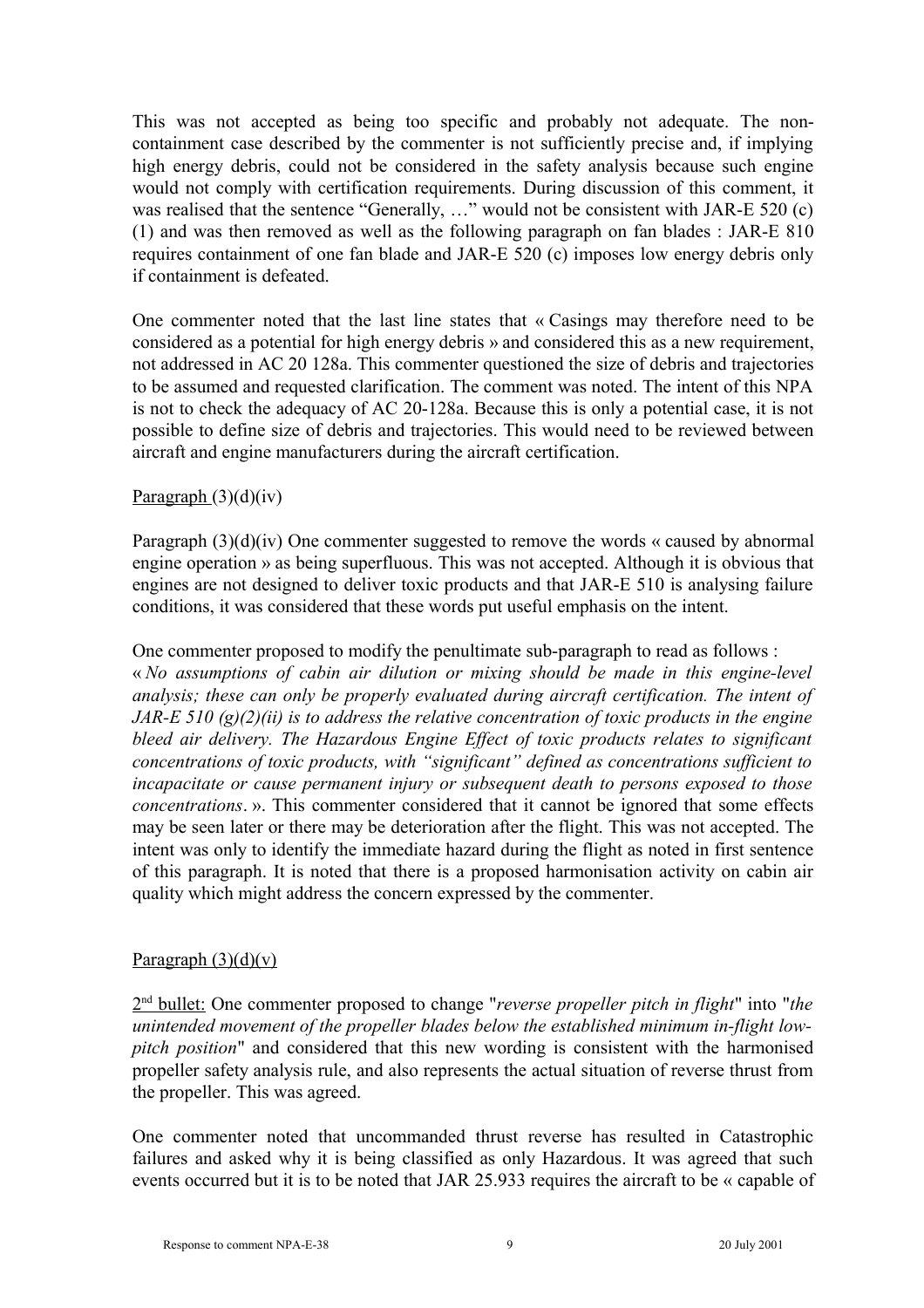continued safe flight and landing under any possible position of the thrust reverser ». Therefore this JAR-E 510 requirement is consistent with JAR-25 requirements.

## Paragraph  $(3)(d)(vi)$

**One commenter stated that an uncontrolled fire was always judged as potentially catastrophic and questioned the means to assess the severity of the effects of such a fire. The comment was noted. "Fire" was already referenced in FAR 33.75. In this harmonised new rule, only uncontrolled fires are considered and determination of "catastrophic" effects can only be made at the aircraft level.**

#### Paragraph  $(3)(d)(vii)$

One commenter suggested to add guidance for the allowed timing to complete engine shutdown using aircraft-level protections in 2nd paragraph. Therefore, he proposed the addition of the underlined sentence to the ACJ paragraph as follows : "*It is acceptable to take account of aircraft-supplied equipment (fuel cut-off means, etc.) to protect against the 'complete inability' to shut down the engine. A time delay of several minutes, but not more than 5 minutes, is acceptable between initiation of the shutdown and termination of the combustion cycle. The inclusion of this item within the Hazardous Engine Effects should not preclude hardware or software intended to protect against inadvertent engine shutdown, including aircraft logic to mitigate against the inadvertent shutdown of all engines."* The comment was not accepted. The issue is to determine if there is a positive means to shut the engine down. The time delay is not relevant. The concern at the basis of this comment is not known : the proposed additional sentence may be seen as a new rule introduced by advisory material.

## New paragraph  $(3)(d)(viii)$ ?

One commenter suggested to add guidance for the mount system failure and proposed the addition of the following paragraph to the ACJ : "*Failure of the engine mount system leading to engine separation is regarded as a Hazardous Engine Effect due to the potential for the separated engine to impact the aircraft and destroy critical systems or structure in flight. Service experience has shown that this may occur during separations at high engine thrust levels. Causes of engine mount system failure may include not only the high loads associated with severe engine damage, but also fatigue originating from handling damage or corrosion, or inadequate strength associated with manufacturing error*." This was not retained for ACJ E 510 because it is considered as a justification for the addition of this hazardous effect to JAR-E 510  $(g)(2)$  and it was not providing additional guidance for complying with JAR-E 510. In addition, in this context, the source of the failure is not relevant.

## Paragraph (3)(e)

One commenter considered that « per engine flight hour » should be used in place of « per flight hour ». This was agreed. This was corrected throughout the ACJ.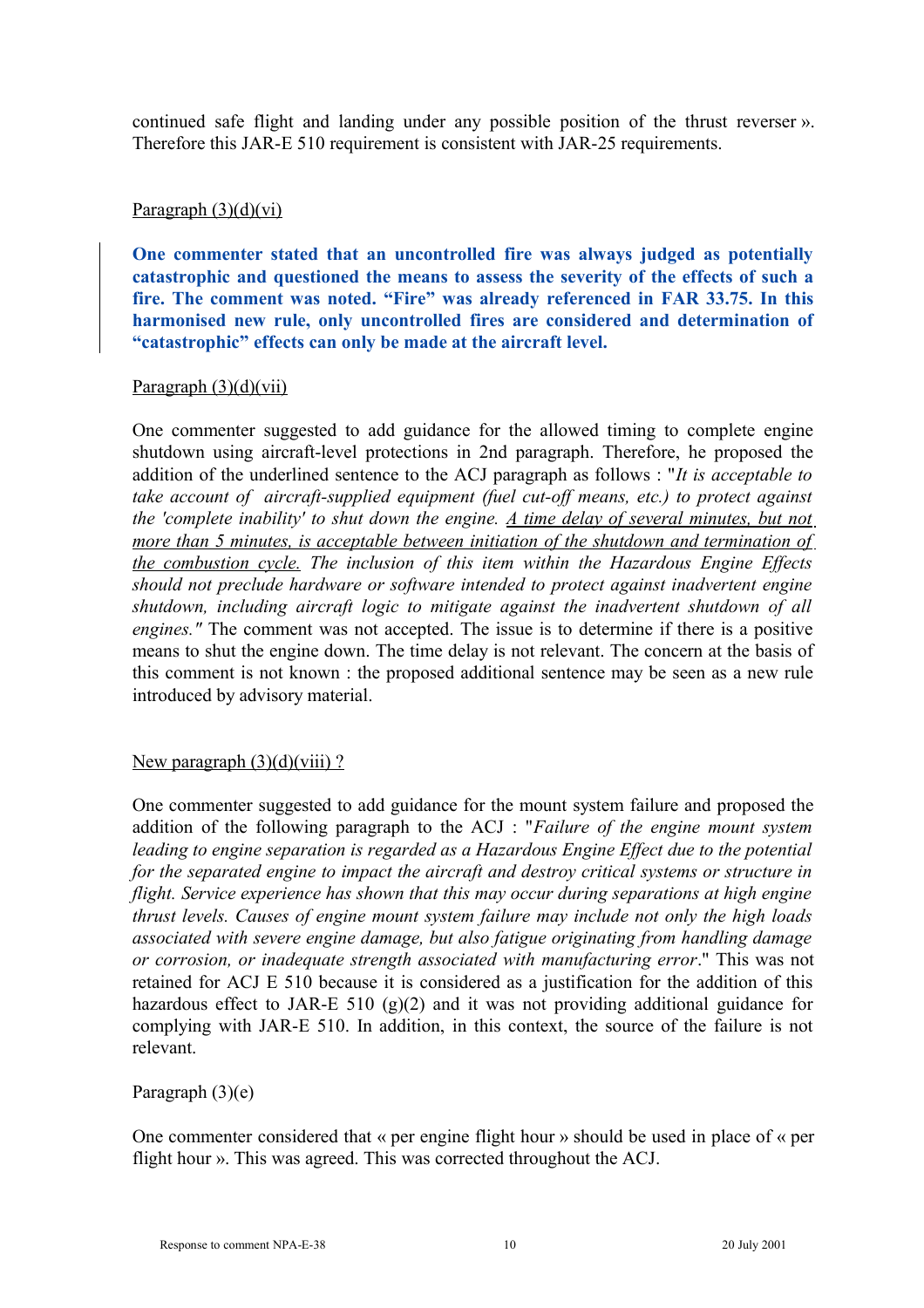One commenter requested an explanation of the meaning of « loss of engine support load path integrity ». It was agreed that clarification was necessary. In the absence of an agreed interpretation, this example was deleted from the list. : the text was improved.

One commenter proposed to modify the first two sub-paragraph s to read as follows : « *Compliance with JAR-E 510 (a)(4) can be shown if the individual failures or combinations of failures resulting in Major Engine Effects have probabilities in the range of less than 10-5 to 10-7 per flight hour. No summation of probabilities of failure modes resulting in the same Major Engine Effect is required to show compliance with this rule.*

*Major Engine Effects are likely to significantly increase crew workload, or reduce the safety margins. These items may not be applicable to all engines due to different design features and the list is not intended to be exhaustive. Furthermore, engine design variations may result in changes to the classification of these failure conditions.* » The intent of these proposals was accepted with alternative wording.

## Paragraph (3)(f)

One commenter noted that this should clearly refer to multi engine aircraft. This comment was not accepted. This paragraph is applicable to all installations.

#### Paragraph (3)(h),

One commenter proposed to modify the third sub-paragraph as follows :

« *Maintenance errors have contributed to hazardous or catastrophic effects at the aircraft level. Many of these events have arisen due to similar incorrect maintenance actions being performed on multiple engines during the same maintenance availability by one maintenance crew, and are thus although primarily an aircraft-level concern, obviating them or reducing their probability is primarily the responsibility of the engine designer.* » The intent of the comment was accepted with alternative wording.

In 4<sup>th</sup> paragraph, 4<sup>th</sup> bullet: "Omitting to torque, under-torquing, over-torquing nuts, or failure to install." One commenter recommended that this item be deleted because the harmonisation group was unable to find any instances where this item led to an in-service event. This comment was not accepted. Over-torquing of nuts for example resulted in inservice events. The word "multiple" was deleted from the opening sentence since maintenance errors on single engine are equally as relevant.

#### Paragraph(4)(a)

One commenter proposed to delete words as follows : "Errors in operation of the engine have resulted in hazardous or catastrophic effects at the aircraft level which otherwise would have been less serious"", considering that the deleted words did not add to the text. This comment lead to a complete review of this paragraph in order to clarify the intent. It was noted that the reduction of the likelihood of improper operation should be done at the aircraft level.

Paragraph (5)